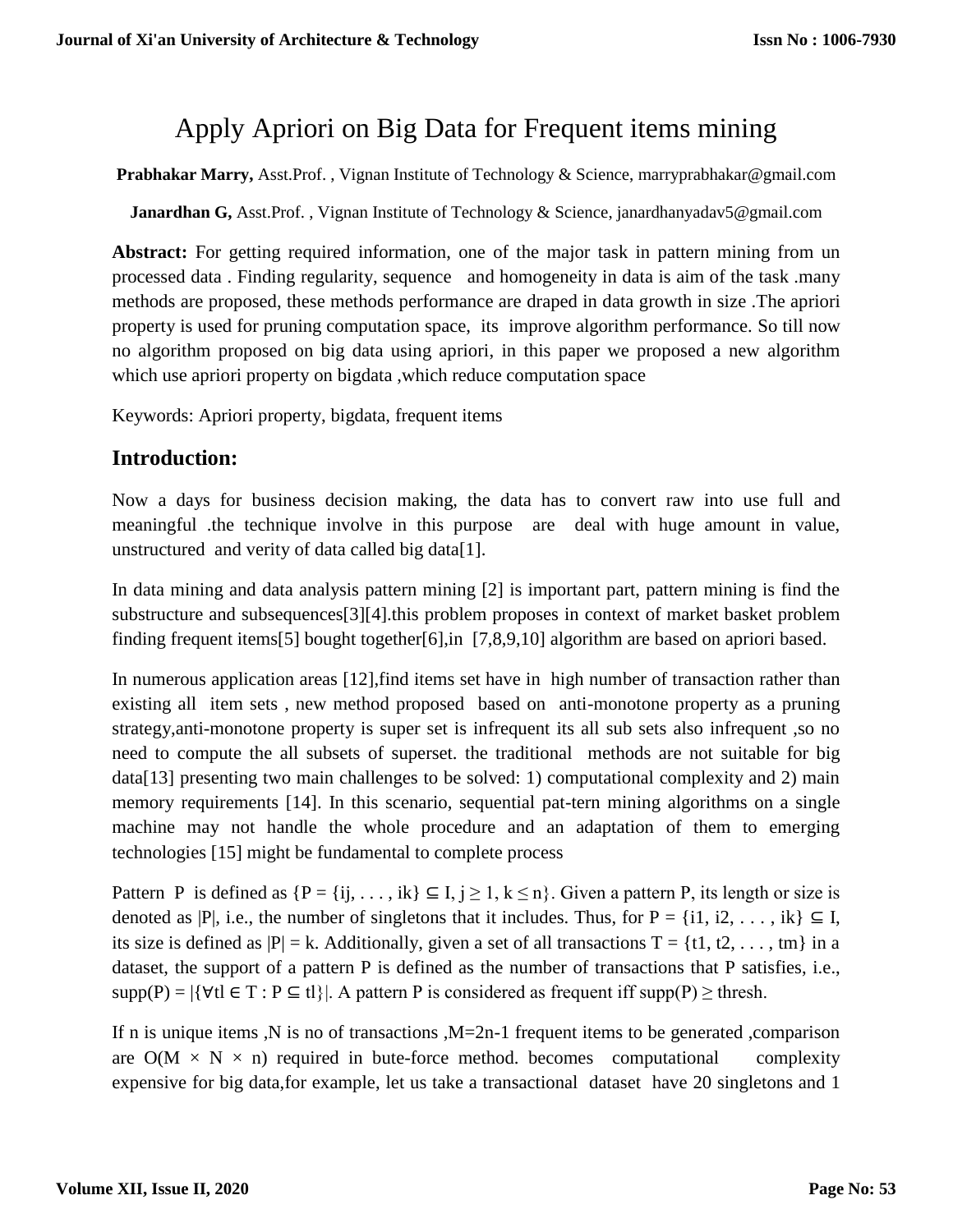million of records. Here by brute-force approach has to mine  $M = 220 - 1 = 1048575$  itemsets and a 2.09 • 1013 comparisons to compute the support of each pattern

So computational pruning is required for big data, we proposed method which reduce computational complexity by apply on apriori on big data, rest of paper organized as in section 2 discussed about proposed method, experiment results are discussed in section3,section 4 conclude the our findings

#### **Proposed algorithm:**

The existing apriori algorithm (Algorithm 1) works as follows ,first find the item set in size with one ,eliminate the those are below the threshold value, next generate second item set by using first item set and apply threshold ,continue this process until no new item set are generated



Fig 1: MapReducer framework

Work with big data we need follow map-reduce frame work, its works as follows : input data is divided into parts for each parts generate key ,value pair ,reduce combine the all same key produce final value which shows in fig 1

Algorithm 1 Apriori Algorithm

Input: I // set of transactions

Output:  $O$  // list of patterns found in data

$$
L = \emptyset
$$
  
for all  $r \in I$  do  
for  $(b = 1; b \le |r|; b++)$  do  

$$
B = \{ \forall P : P = \{i_j, ..., i_n\} \land P \subseteq r \land |P| = b \}
$$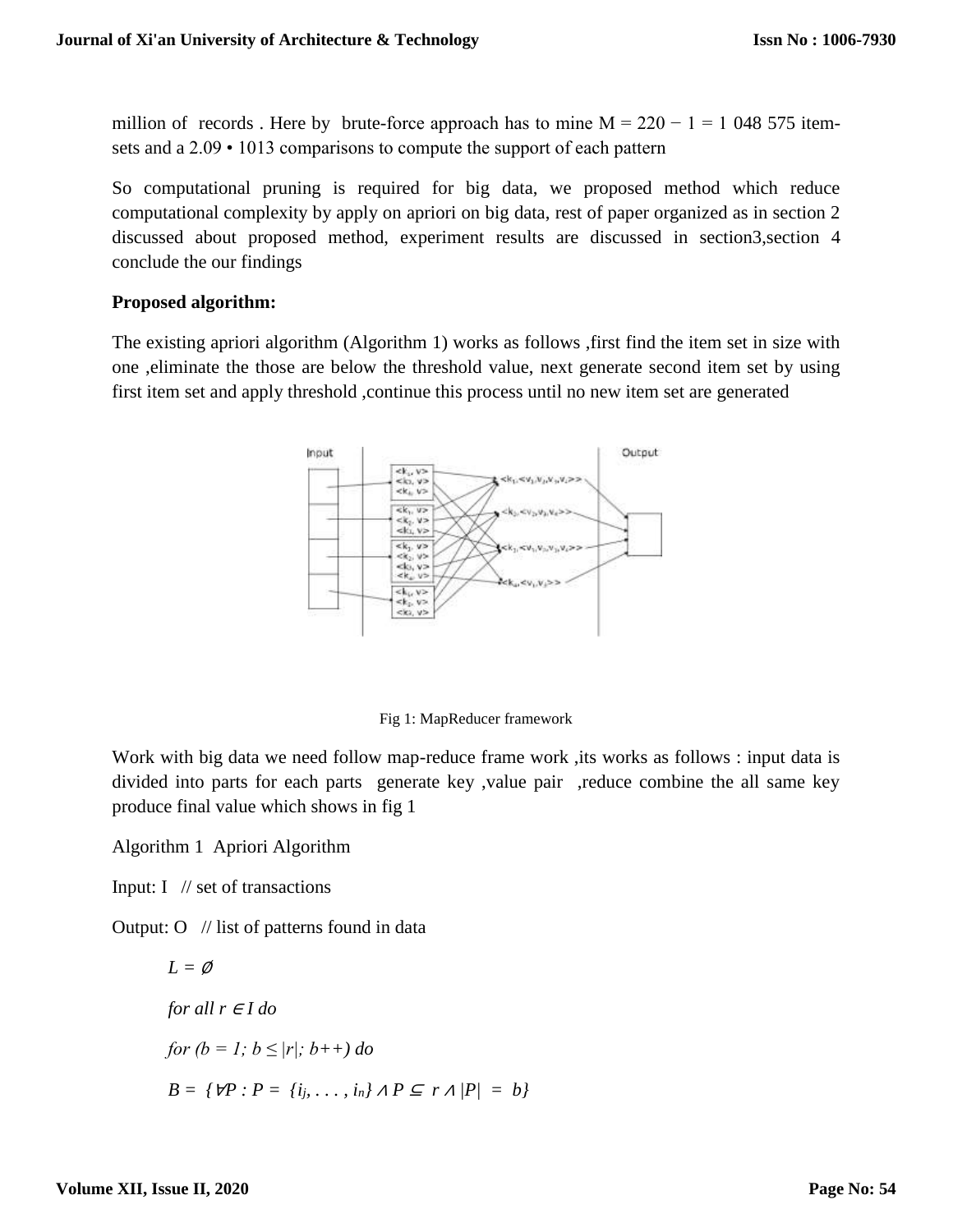*// candidate item-sets in r*  $∀P ∈ B$ , then sup(P) = 1 *if*  $B$  ∩  $L = \emptyset$  *then ∀P*  $\in$  *L* : *P*  $\in$  *B*, then sup(*P*) + + *end if*  $L = L \cup \{B \setminus L\}$  // include new patterns in L *end for end for return L*

we proposed new algorithm for computing frequent item sets on big data(Algorithm 2), Fig. 2 illustrates how the ApriorB algorithm works. In this example, the input database is divided into four sub-databases, and the AprioriMR algorithm includes four mappers and three reducers. As shown, each mapper mines item-sets (patterns) for its subdataset iterating transaction by transaction, producing a set of *P*, supp $(P)$ *l* pairs for each transaction  $t_l \in T$ . Then, in an internal MapReduce grouping proce-dure, *P,* supp*(P)<sup>l</sup>* pairs are grouped by the key *P* producing *P,* supp $(P)$ <sub>1</sub>, supp $(P)$ <sub>2</sub>, ..., supp $(P)$ <sub>*m*</sub> pairs. Hence, taking the item-set {*i*<sub>1</sub>*i*<sub>3</sub>} as a key, the following pair is obtained $i_1 i_3$ , 1, 1, 1, 1, 1, 1. As described in Algorithm 2, the reducer phase is responsible for combining the values (supports for each item-set) and produce a final global support. Hence, taking the aforementioned item set  $\{i_1 i_3\}$ , the resulting value will be  $i_1 i_3$ , 4. Finally, comprising  $i_1$ ; the second reducer computes those item-sets including  $i_2$ ; and, finally,  $i_3$  is computed by the third reducer

Algorithm 2: AprioriB

begin procedure  $A$ prior $Big(t_1)$ 

*for*  $(r = 1; r \le |t_1|; r++)$  *do B={*∀*P: P={ij, ..., in}* <sup>∧</sup> *P* <sup>⊆</sup>*t<sup>l</sup>* <sup>∧</sup> *|P|=r} // candidate item-sets in tl*  $∀P ∈ B$ , then sup(P) = 1 // support is initialized *for all*  $P \in B$  *do emit ( P, sup(P)<sup>l</sup> )// emit the key, value pair end for end for*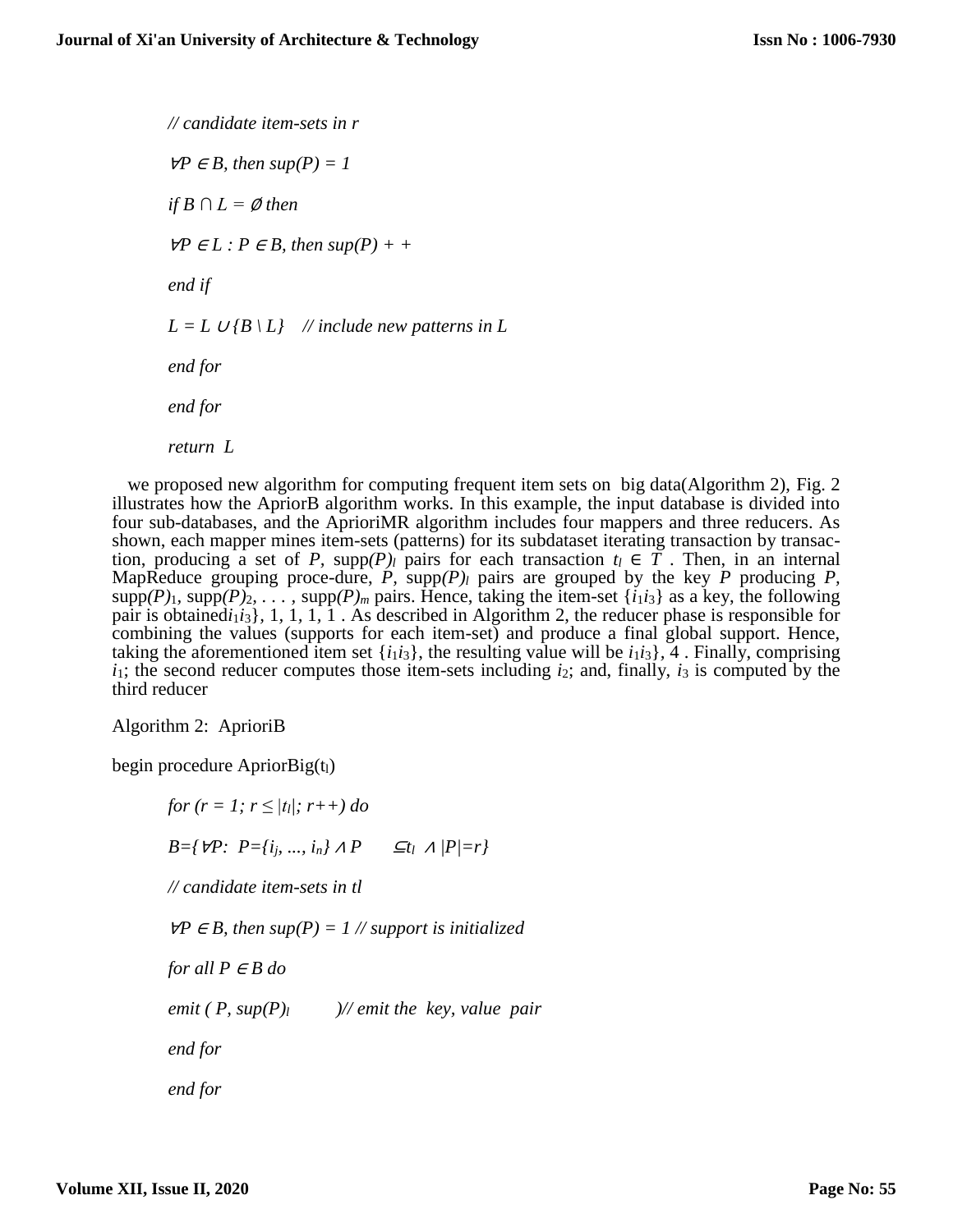#### end procedure

begin procedure AprioriReducer( P,  $sup(P)_{1}$ , ...,  $sup(P)_{m}$ )

*s= 0*

*for all sup*  $\in$  *sup*(*P*)*<sub>1</sub>, sup*(*P*)<sub>*2, ..., sup*(*P*)*m do*</sub>

 $s$  +=  $supp$ 

*end for*

*emit P, s*

end procedure



Fig2 :Diagram of AprioriB Algorithm

# **Experiment:**

For experiment we generate synthesized data set contain  $2^3$  to  $2^{20}$  instances the file size is 9.5 MB to 2.3 GB , Our algorithm performance study by different in volume Compare computational time both aprioriB and sequential pattern mining algorithms show in fig 3. We use Our experiments were run on HPC cluster comprising 12 compute nodes . Each o nodes two Intel Xeon E5645 CPUs with six cores at 2.4 GHz and 24-GB DDR memory. Cluster operating system was Rocks cluster  $6.1 \times 64$ . As for the specific details of the software Hadoop 2.6 used, with a maximum of 144 maps tasks, and a max of 3 reducers.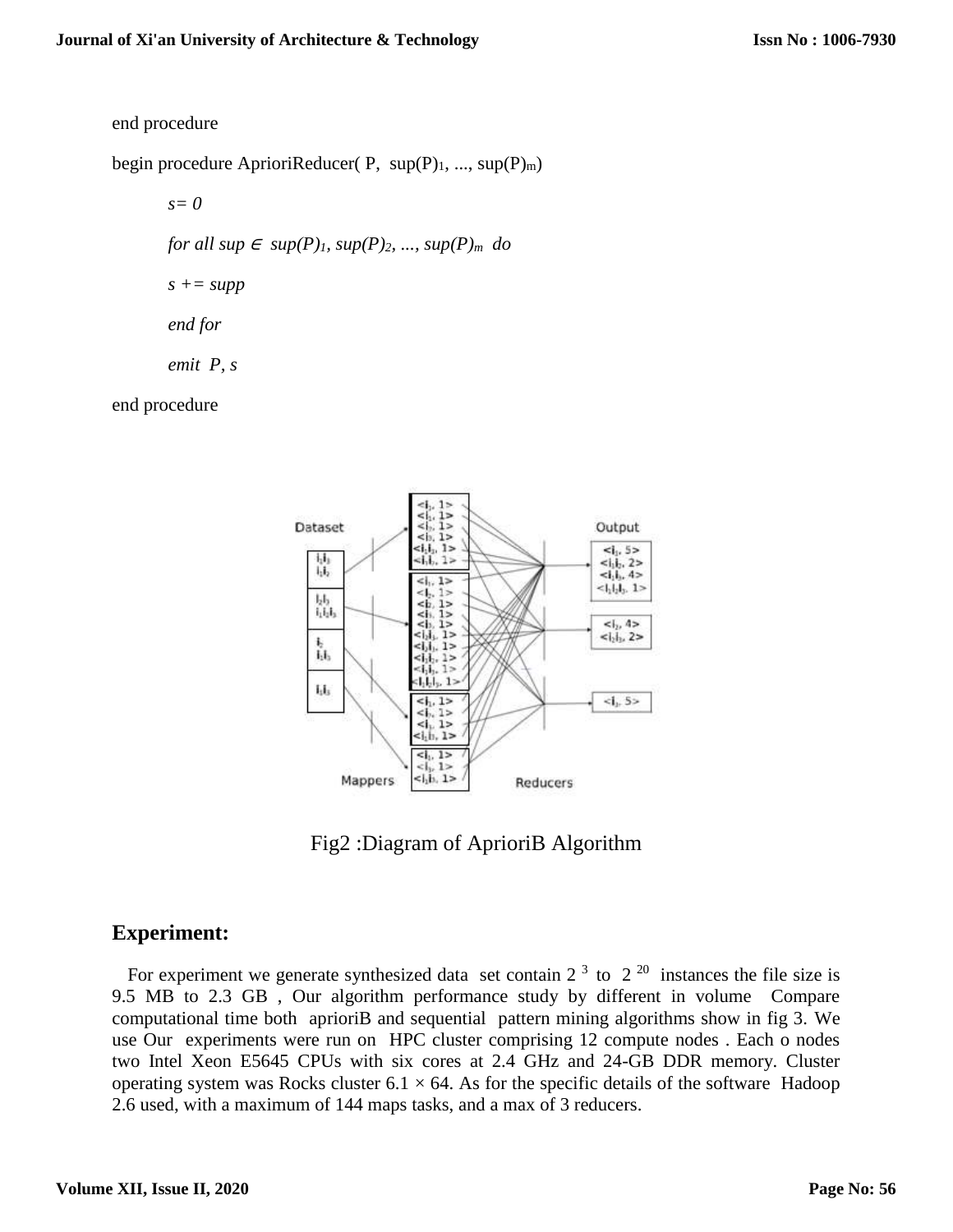

## **Conclusion:**

By using apriori on multiple map reduce, we generate all frequent item set with in available memory and reduce computational time, our algorithm aprioriB efficiently work for big data about 20 million to 200 million.. Results have also revealed the unsuitability of MapReduce frameworks when small datasets are considered.

### **References:**

[1] T.-M. Choi, H. K. Chan, and X. Yue, "Recent development in big data analytics for business operations and risk management," IEEE Trans. Cybern., vol. 47, no. 1, pp. 81–92, Jan. 2017. [Online]. Available: http://dx.doi.org/10.1109/TCYB.2015.2507599

[2] J. M. Luna, "Pattern mining: Current status and emerging topics," Progr. Artif. Intell., vol. 5, no. 3, pp. 165–170, 2016.

[3] C. C. Aggarwal and J. Han, Frequent Pattern Mining, 1st ed. Cham, Switzerland: Springer, 2014.

[4] J. Han, H. Cheng, D. Xin, and X. Yan, "Frequent pattern mining: Current status and future directions," Data Min. Knowl. Disc., vol. 15, no. 1,pp. 55–86, 2007.

[5] J. M. Luna, J. R. Romero, C. Romero, and S. Ventura, "On the use of genetic programming for mining compre-hensible rules in subgroup discovery," IEEE Trans. Cybern., vol. 44, no. 12, pp. 2329–2341, Dec. 2014. [Online]. Available: http://dx.doi.org/10.1109/TCYB.2014.2306819

[6] R. Agrawal, T. Imielinski, and A. Swami, "Database mining: A performance perspective," IEEE Trans. Knowl. Data Eng., vol. 5, no. 6,pp. 914–925, Dec. 1993.

[7] J. Han, J. Pei, Y. Yin, and R. Mao, "Mining frequent patterns with-out candidate generation: A frequentpattern tree approach," Data Min. Know. Disc., vol. 8, no. 1, pp. 53–87, 2004.